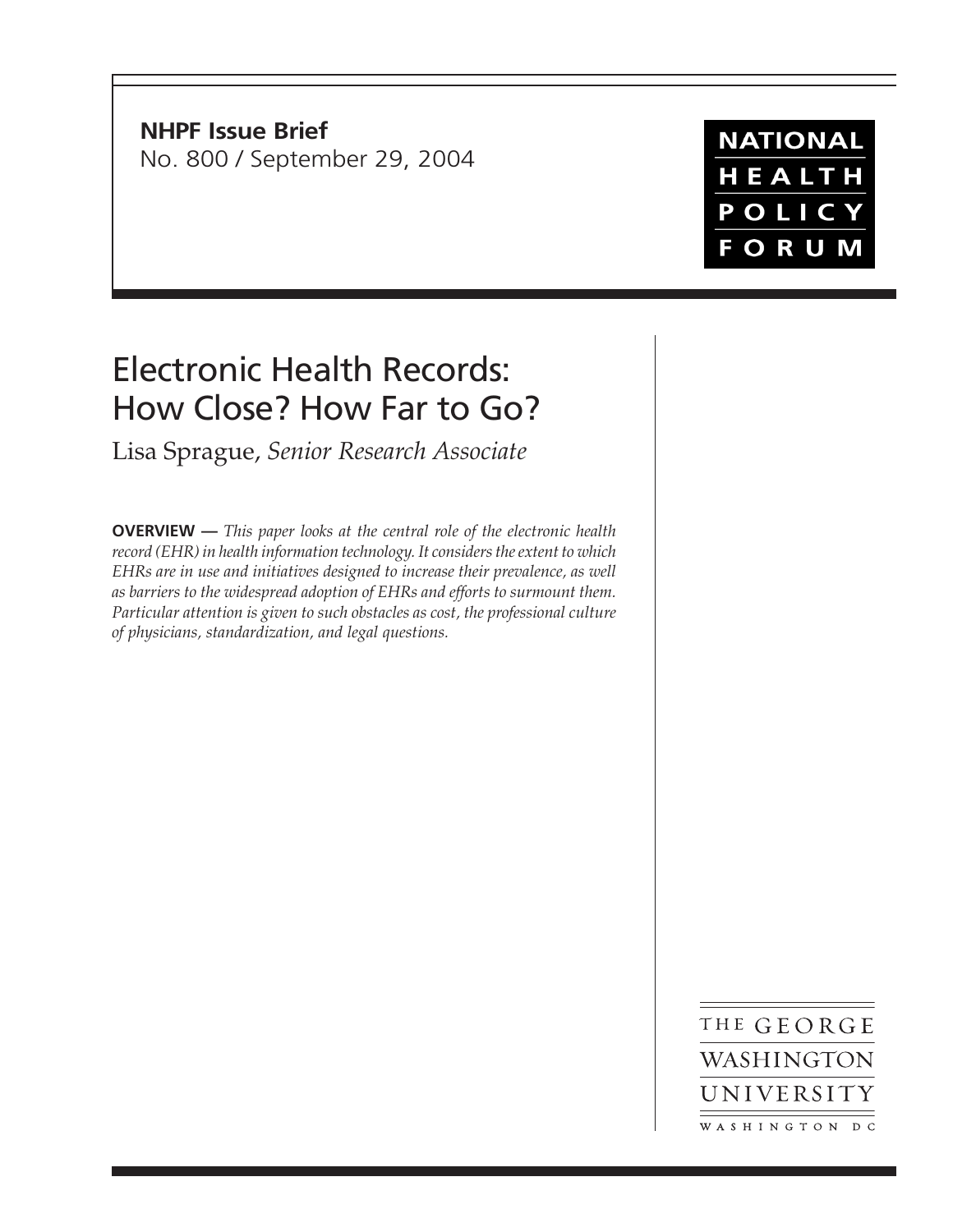# Electronic Health Records: How Close? How Far to Go?

Clinical histories at the touch of a key. Personal Internet portals. Connected communities. Real-time public health reporting. Visions of the future of health care have turned oracular and optimistic—and, as so often in American prophecy, they center on technology. The July 2004 Secretarial Summit on Health Information Technology, *Cornerstones for Electronic Healthcare*, was inspirational in tone as government and private-sector leaders put forth a *Framework for Strategic Action* for achieving a national health information infrastructure.<sup>1</sup>

Health information technology (IT) encompasses tools for hospitals, physicians and other clinicians, and patients. Computerized provider order entry (CPOE) systems have received a great deal of attention since the employer-sponsored Leapfrog Group made CPOE one of its first criteria for rating hospitals on patient safety. Personal health records and the ability to communicate electronically with physicians and care managers are becoming important to patients, particularly those coping with chronic disease. Decision support systems are designed to offer physicians easy access to evidence-based medicine and treatment guidelines. Electronic health records (EHRs) can serve in many settings—and in combination with other tools—but are particularly urged on physicians as a replacement for paper files.

At the spiritual as well as practical center of the IT campaign is a belief that health care can be dramatically improved if accurate information is collected, arrayed, and communicated. Widespread use of EHRs is expected to eliminate many of the problems inherent in a paper-based system: information that cannot be retrieved, or deciphered, or checked against the notes in another doctor's office; tests repeated because earlier results are not available; transitions where crucial information is left behind when a patient moves from one care setting to another. All of these can result in care that is not as effective as it could be or even harmful to the patient.

EHRs penetrated the national policy consciousness in 1991, when an Institute of Medicine (IOM) committee asked why the automation of patient records was proceeding so slowly and what might be done to accelerate it.<sup>2</sup> The Computer-based Patient Record Institute the committee recommended to facilitate the development and dissemination of electronic records never became the policy engine envisioned. However, public- and private-sector groups such as the National Committee on Vital and Health Statistics (NCVHS) and the eHealth Initiative took up the cause of EHRs and the infrastructure to support them.

**National Health Policy Forum** 2131 K Street NW, Suite 500 Washington DC 20037

202/872-1390 202/862-9837 [fax] nhpf@gwu.edu [e-mail] www.nhpf.org [web]

**Judith Miller Jones** *Director*

**Sally Coberly** *Deputy Director*

**Monique Martineau** *Publications Director*

**NHPF** is a nonpartisan education and information exchange for federal health policymakers.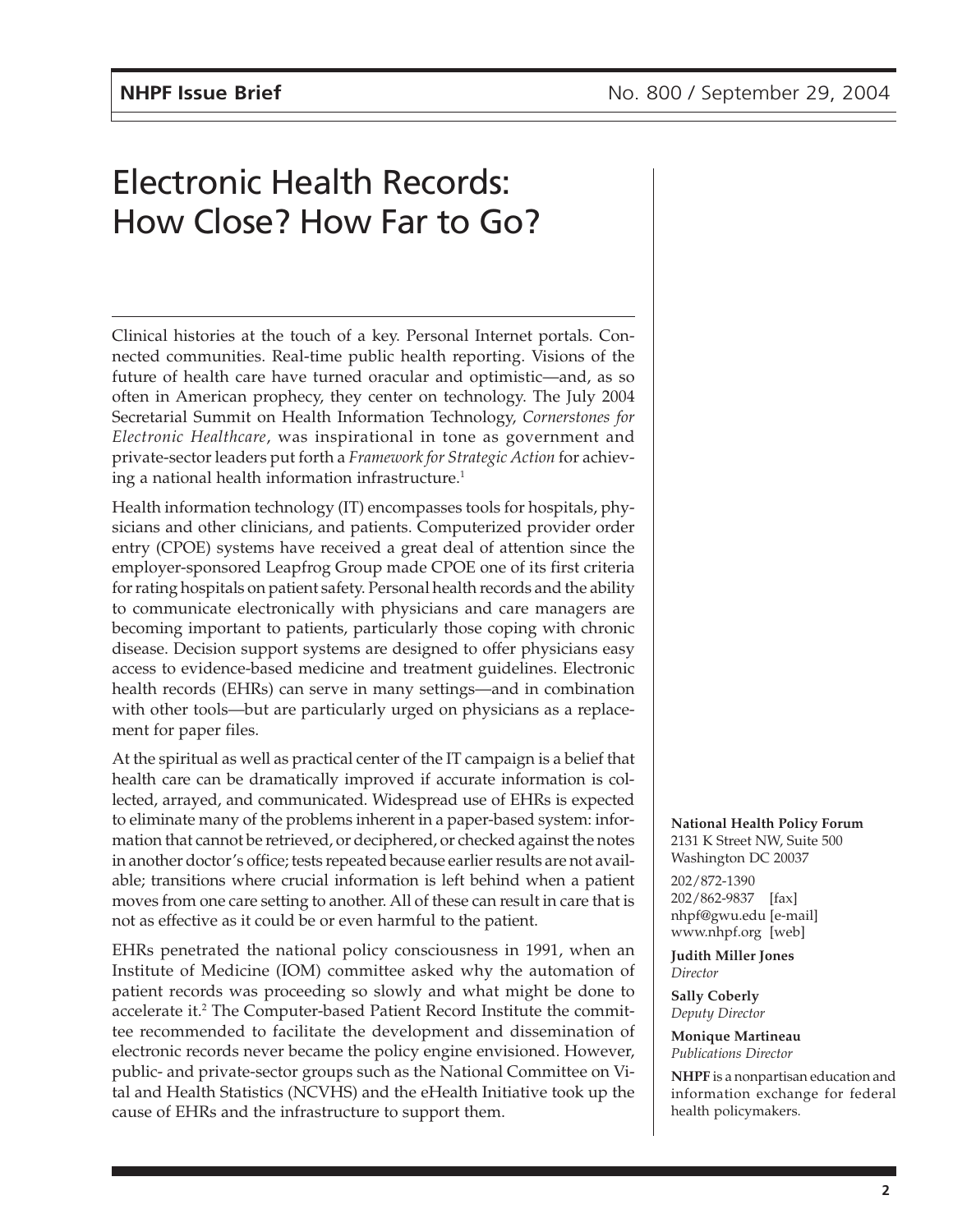The IT banner has been taken up by political leaders. President Bush has called for nationwide EHR implementation within ten years (that is, by 2014). Presidential candidate John Kerry's target year is 2008. Senate Majority Leader Bill Frist would like to see everyone enrolled in a government health plan, including Medicare and Medicaid, have an EHR within three years.3 Are these realistic goals? How much progress has been made toward EHR implementation, and how much remains to be done?

## **EHR IN PRACTICE**

Various surveys have attempted to assess the extent to which hospitals and physicians are using EHRs. For example, *Modern Physician* found variation by specialty: radiologists reported EHR use at 60 percent, but family practice physicians reported use at 20 percent and pediatricians and surgeons trailed even further.<sup>4</sup> Harris Interactive, a market research and consulting firm, found that 17 percent of primary care physicians used EHRs in late 2001; by 2002, 30 percent of physicians surveyed said EHRs were in use in their practices.<sup>5</sup> In a 2003 Deloitte Research/Fulcrum Analytics survey, 12.9 percent of respondents—physicians in mostly small practices— reported using EHRs.<sup>6</sup> The American Academy of Family Physicians in July 2004 released a survey indicating that a majority of family practitioners either have an EHR system in place or plan to implement one within the year.<sup>7</sup>

Dr. David J. Brailer (now National Coordinator for Health Information Technology) has suggested that survey results be evaluated with caution. As he observed in a paper published by the California HealthCare Foundation (CHCF) in October 2003, most studies of IT use have been industry-sponsored and nonrandom, making use of subjective recall survey instruments completed by self-selected respondents.8 Self-selection suggests a bias toward those more involved or at least interested in IT.

Surveys have highlighted an association between IT use and larger, more urban physician practices. Technology investment and innovation are also associated with "closed" systems of care, such as the Veterans Health Administration (VHA) or a staff-model health maintenance organization (HMO), where one entity is both the insurer and the provider of health care.

The leaders in EHR system implementation have tended to be integrated delivery systems, such as Intermountain Health, Geisinger Health System, and the Mayo Clinic. Kaiser Permanente (KP), abandoning an earlier effort to custom-design an IT system that would reconcile its separate regional operations, in 2003 committed \$1.8 billion to the implementation of an EHR system based on software developed by Epic Systems. (The figure used in June 2004 testimony for the full clinical IT project, known as KP HealthConnect, was \$3 billion.<sup>9</sup>) HealthConnect debuted at selected sites in KP's Hawaii region in April 2004, with other regions scheduled to follow.

**President Bush has called for nationwide EHR implementation within ten years. Presidential candidate John Kerry's target year is 2008.**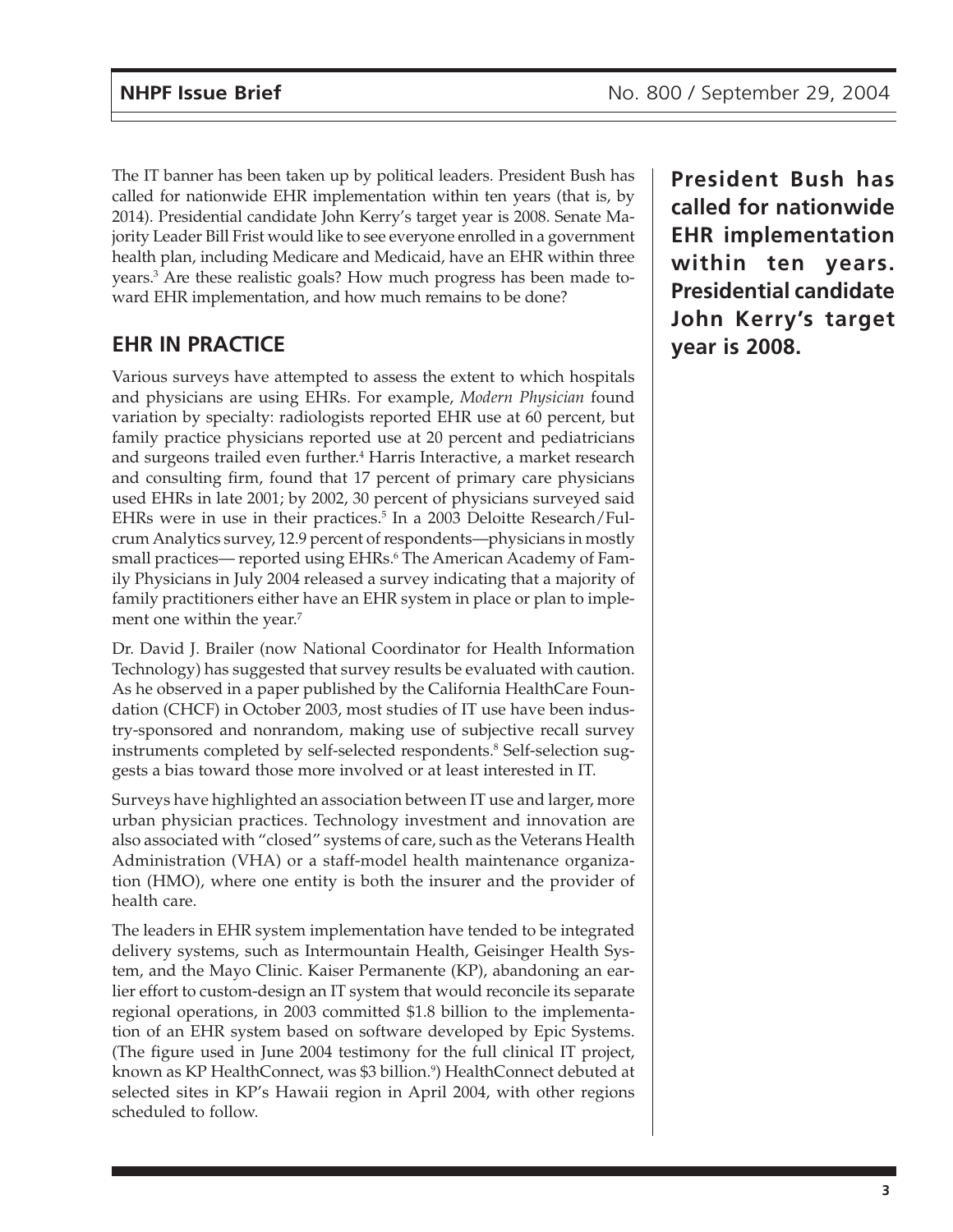IT leadership is found in the public sector as well. VHA's Computerized Patient Record System (CPRS) has been used by clinical care teams at over 1300 sites of care throughout the VA. CPRS, released in 1997, is the central, clinical component of the larger Veterans Health Information Systems and Technology Architecture (VistA), which also incorporates administrative and business functions, such as enrollment and eligibility, scheduling, financial, and information management.

Department of Defense (DoD) facilities have operated with EHRs for a decade; however, as with KP, their systems have been plagued with multiplicity and a lack of central coordination. DoD's Composite Health Care System II project (estimated to cost \$3.8 billion over 20 years) is designed to consolidate clinical records for some 9 million active duty military personnel and their families. Tested at four pilot sites in 2002, CHCS II when fully deployed will be available at 100 hospitals and 500 clinics. The process is scheduled to be complete by the end of 2006, though there have been some slowdowns and user resistance in the early stages.<sup>10</sup>

Other countries, such as Canada, Australia, and England, have made national commitments to health IT and are farther along than the United States in the development and systemic deployment of EHRs. However, in each case those national governments have greater statutory decisionmaking authority.

# **DESIGN OF AN EHR**

Interest and investment in EHR technology have been driven by the conviction that its use can reduce errors, improve quality of care, and increase efficiency. More than 75 percent of providers responding to a survey by the Medical Records Institute cited improving workflow, improving care, exchanging health information, and reducing errors as motivating factors for adopting EHRs.11 Other factors playing a role are compliance with the Health Insurance Portability and Accountability Act (HIPAA) of 1996, the quality reporting required by some health plans, improvements in the technology itself, and competition for patients and prestige.

Because most physicians do not moonlight as software designers, potential customers for EHR systems have been largely dependent on vendors to tell them what an EHR is and what it ought to do. Even KP, a large integrated delivery system with technologically savvy staff, found inhouse design frustrating. (Some vendors, it should be noted, have other preferred names for the EHR concept, such as electronic medical record or clinical information management system.)

Most people casually familiar with health care and IT probably assume they know what an EHR is, but, as *Modern Healthcare*'s John Morrissey wrote, "the scope of an electronic record far exceeds the notion of mere clinical record-keeping that the technology's name conjures up."12 A highperformance EHR system very likely will incorporate computerized order **Interest and investment in EHR technology have been driven by the conviction that its use can reduce errors, improve quality of care, and increase efficiency.**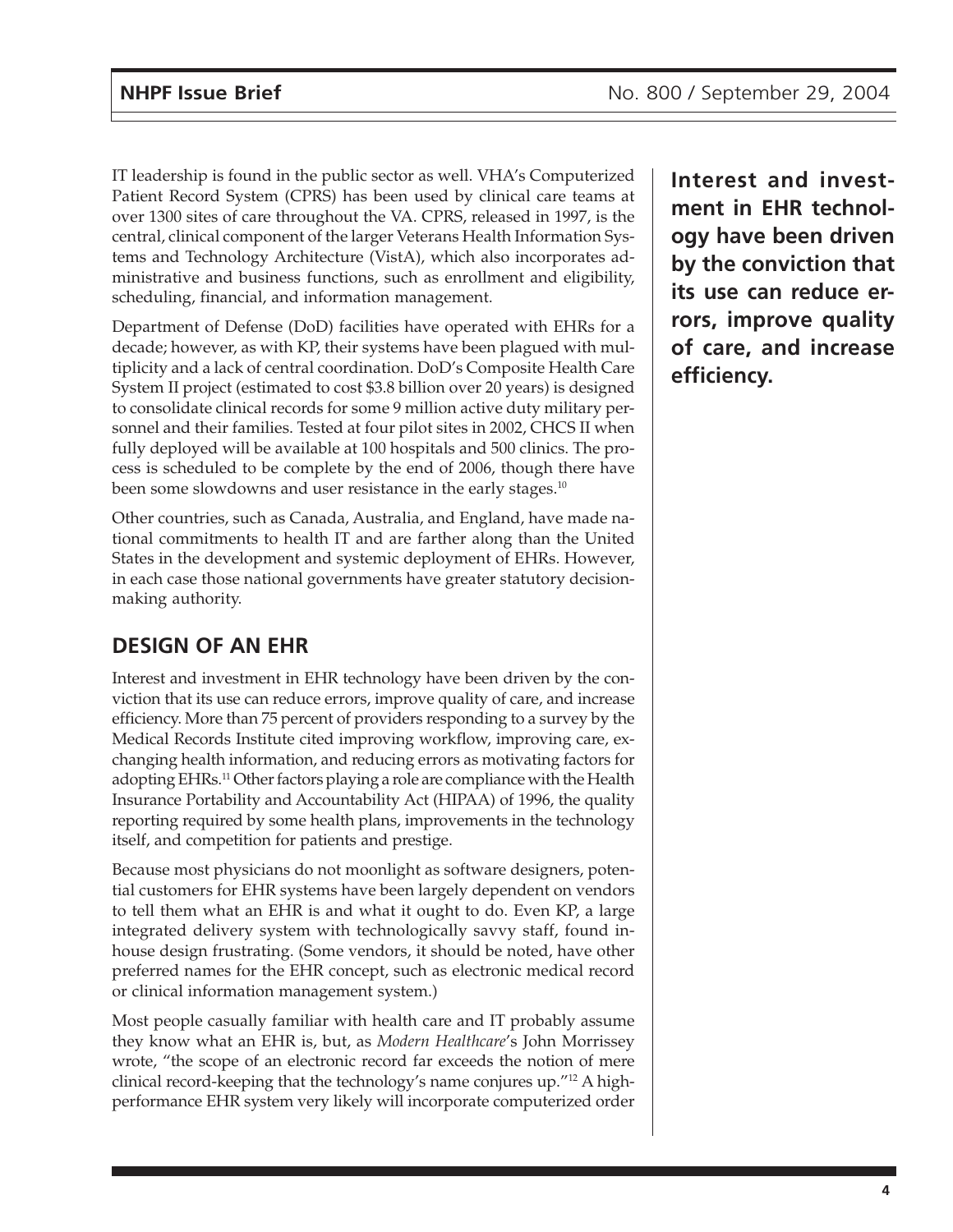entry and clinical decision support modules for physicians and some type of medical record access and self-management support for patients.

What an EHR should properly encompass, and what characteristics define it, has been a matter of much discussion in policy circles. Particularly in looking toward possible incentives for EHR adoption, objective criteria for defining an acceptable EHR are seen as critical. In May 2003, the Department of Health and Human Services (DHHS) asked the IOM to provide guidance on the key care delivery–related capabilities of an EHR system in four situations: hospital, ambulatory, nursing home, and personal health record. The IOM response described eight "core functionalities" of an EHR system (see text box), $^{13}$  and they further suggested all eight should work in concert to meet five EHR system criteria:

- Improve patient safety
- Support the delivery of effective patient care
- Facilitate management of chronic conditions
- Improve efficiency
- Be feasible to implement.

DHHS subsequently asked the standards-development organization (SDO) Health Level 7 (HL7) to build on the IOM model, defining the infrastructure necessary to support the IOM's functionalities. Founded on a mission "to provide standards for the exchange, management, and integration of data that support clinical patient care and the management, delivery, and evaluation of healthcare services,"14 HL7 went on to develop and approve a draft functional model and standard for an EHR system, intended to give purchasers a standard by which to judge whether a particular system has the appropriate capabilities. The "EHR System Draft Model and Standard" has been registered with the American National Standards Institute (known as ANSI) for a trial period of up to two years. Its use is entirely voluntary.

In the absence of firm, required standards, EHRs in use today have evolved as a collaboration between technology vendors and their clients. What suits an urban hospital system is unlikely to be what a primary care physician group finds workable, so modification (even with the added cost it entails) is the norm. As with any new technology, vendors have learned as they have applied their products in new settings. Not all experience has been good, of course; some health care entities have bought packages that turned out not to meet their needs and were scrapped altogether.

Although it adds expense and complicates interoperability, customization by organization doubtless will continue even when the nationwide

#### **Core Functionalities of an EHR**

■ Health information and data storage and access (others call this viewing)

- Results management (labs and tests)
- Order entry and management
- Decision support
- Electronic communication and connectivity (also referred to as messaging)
- Patient support
- Administrative processes (such as scheduling and billing)
- Reporting and population health management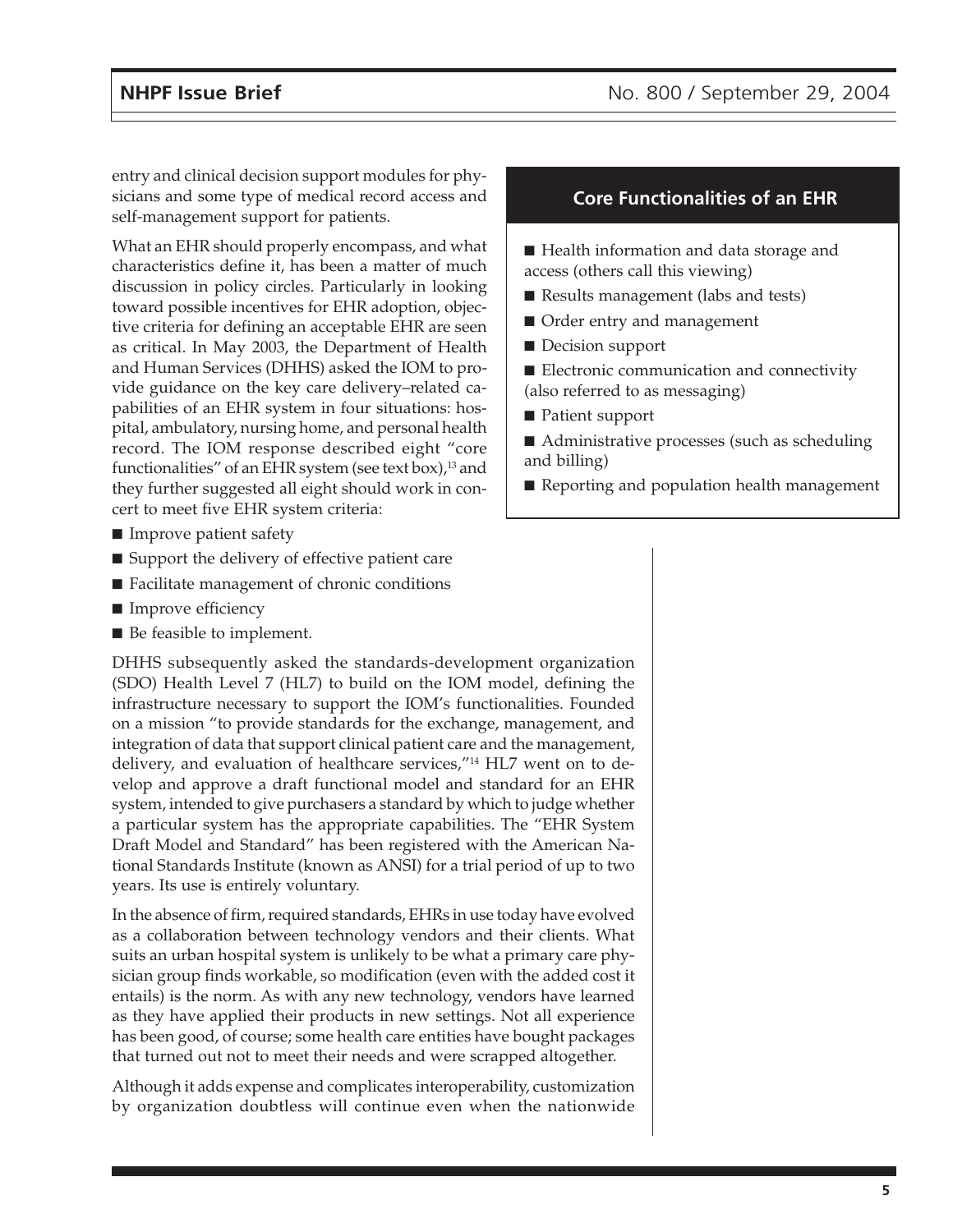guidelines envisioned by DHHS are established. Some say that complete standardization of a record implies standardization of medical practice and process, which is a distant (and far from universally welcome) prospect. However, first-generation standards are expected to permit DHHS and other health care purchasers to ensure that an EHR system possesses capabilities deemed essential at this time.

# **WHAT IS THE HOLD-UP?**

Policymakers and many health industry trade groups are vocal in support of the EHR as a necessary next step to health care improvement. Speakers at the Secretarial Summit called for—and pledged—widespread adoption. Though some physician leaders embrace IT with zeal, and many have used EHRs comfortably for years, the bulk of their fellow practitioners have stayed with paper-based recordkeeping.

It seems evident to most that increasing the ability of health care providers to access accurate information about their patients has the potential to improve both the quality and efficiency of care. However, potential improvement may not outweigh financial and practical realities. Several issues are involved:

### **Cost**

In survey after survey (for example, those conducted by the Medical Records Institute, the Health Information and Management Systems Society, and the Medical Group Management Association<sup>15</sup>), funding is cited as the most serious impediment to EHR adoption. A study by CHCF of EHRs in small practices found that initial costs ranged from \$15,000 to \$50,000 per physician, with a median of \$30,000, plus revenue losses for weeks or months after implementation.16

The notion that a practice will save time and money in the long run is a hard sell, particularly when most of the savings that may be generated by doing fewer tests and avoiding hospitalizations accrue to health insurers or patients, not providers. As the Medicare Payment Advisory Commission (MedPAC) observed in its June 2004 report to Congress, "Payment systems that tie reimbursement to the volume of services delivered…may penalize providers who improve quality in ways that result in fewer units of service."17 In effect, a business case for EHRs is lacking; that is, a generally convincing demonstration that investment in IT will pay off does not seem to exist.

### **Practice Disruption**

In a paper touting the "paperless medical office" for internists, the American College of Physicians acknowledged the turmoil that can accompany installation of an EHR system. Time must be devoted to working with the vendor to customize the system to meet practice needs, to bring it online, and to test it. Staff must be trained on new software and new

**In survey after survey, funding is cited as the most serious impediment to EHR adoption.**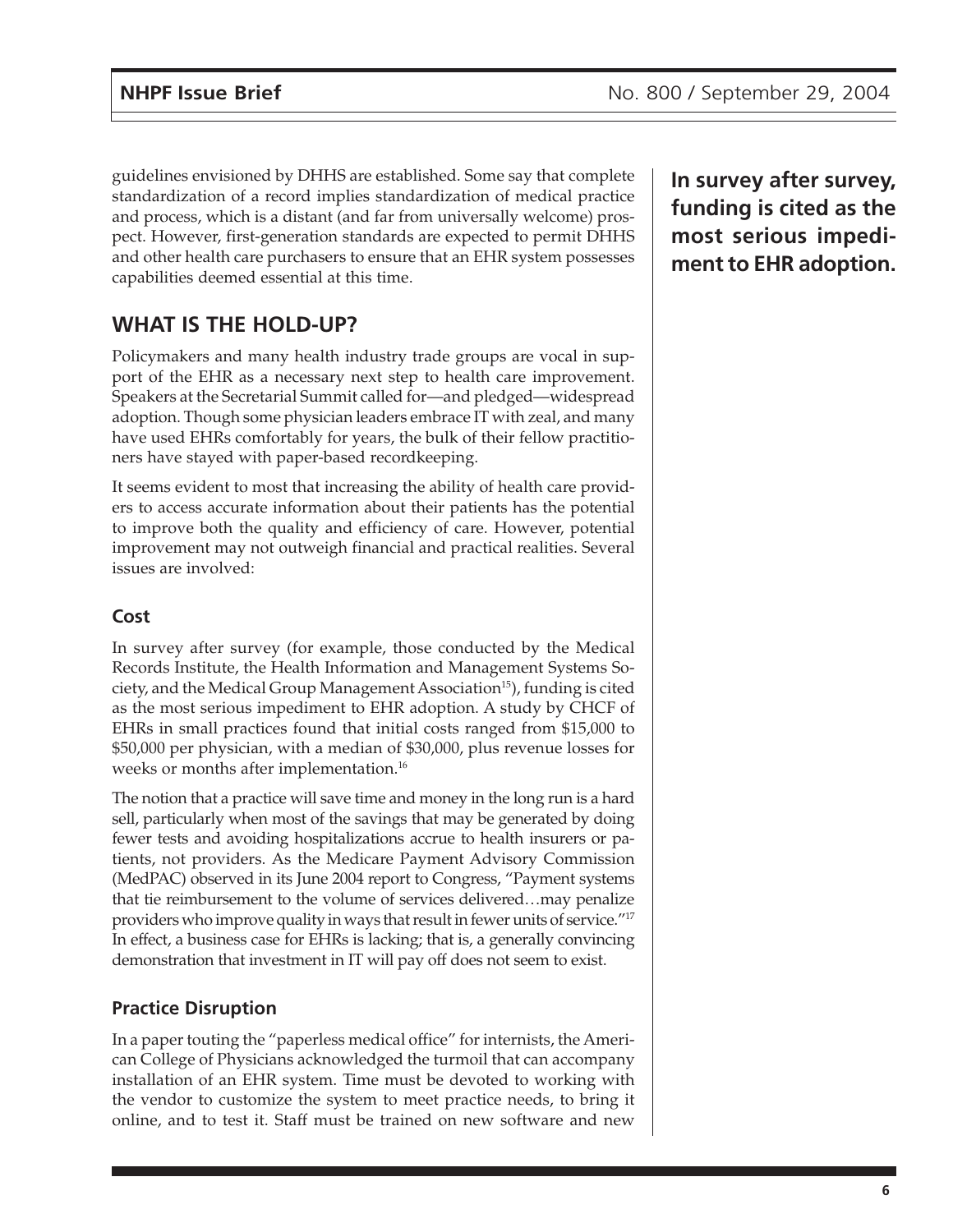office protocols. Productivity for both administrative and clinical staff is likely to suffer during the learning period. Partners HealthCare, a Boston delivery system that includes one of the nation's most-wired hospitals, estimates that physician productivity dips 20 percent for the first three months when a new system is put in place. Even after the initial phase, maintenance and upgrades and training of new staff represent ongoing interruptions and costs.

Adjusting practice workflow to incorporate EHR use may be challenging, but this adjustment is viewed by experts as perhaps the critical determinant of the electronic foray's success. Looking from the other direction, the EHR must also be designed to facilitate workflow. For example, an EHR that flashes dozens of prompts and alerts that the clinician must click through every time he or she opens a record is asking to be ignored. One study found that user satisfaction with an EHR is most highly correlated with on-screen design.<sup>18</sup>

### **Culture**

Embracing the new technology means changing time-honored ways of practicing medicine. Some of the newer physicians practicing had experience with EHRs in medical school, others in a VA or other hospital rotation, but many were trained by methods that did not include a computer at all. Putting the EHR into daily practice may be difficult for these latter physicians to accept, as they may see the machine coming between themselves and their patients in a way that jotting notes on paper does not. Others are conditioned to regard data entry as someone else's job. Some have always distrusted and denounced "cookbook medicine," in which a physician's experience and judgment are perceived to be jettisoned in favor of a program that treats all cases with the same recipe.

### **Technology Trepidation**

EHR technology is still developing, and failure is still a possibility. A clinician may legitimately fear making a large investment that could, as one put it, "all go up in smoke." A related fear is making a premature or wrong choice—in effect, committing to VHS as DVD takes off. Whether to try to integrate existing computer systems with a new EHR or to start over from scratch can be a dilemma with considerable financial implications, particularly for hospitals and delivery systems. Many physician practices that have not ventured into electronic clinical data collection have automated systems for billing and other administrative functions that would need to dovetail with a new EHR. Ongoing vendor support for training, troubleshooting, and updating is an unknown, in terms of both cost and availability.

Confidentiality of patient data remains a concern for physicians and patients alike. Security devices such as protected passwords and data encryption **Embracing new technology means changing time-honored ways of practicing medicine.**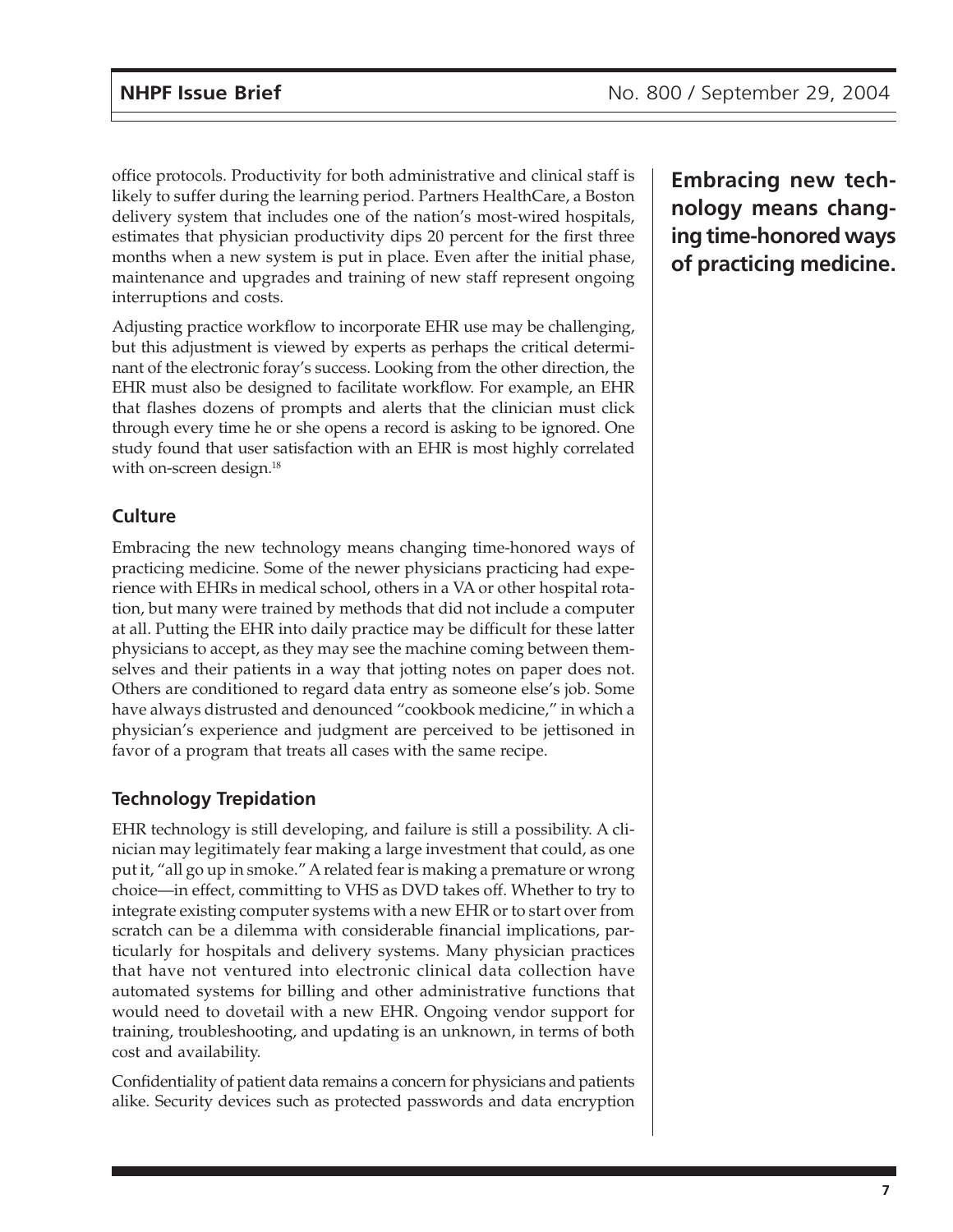notwithstanding, there remains what one observer described as "the spectre" of personal medical details on the Internet at the touch of a button.

Communication is also an issue. An EHR may be seen as useful within a practice, but its potential utility will be severely limited if a physician cannot receive information from, or transmit it to, a hospital, lab, pharmacy, or other physicians involved in a patient's care. This capability may come more readily within an integrated system than for an unaffiliated physician practice. Among unrelated entities, there may be reluctance to share patient data considered proprietary. Generally, "interoperability" remains more mantra than reality.

Trepidation sounds like something that can be conquered, and indeed this is likely to occur as technology is refined and going electronic becomes a competitive imperative. But progress is not necessarily smooth. A survey of hospital chief information officers revealed that one-third had been involved in a major delay or failure of a clinical IT initiative in the past 18 months.<sup>19</sup>

Even more important, technology is not a talisman against all error. Humans still write codes and define protocols, occasionally with mistakes, and computers still sometimes corrupt files or send out garbled or incomplete messages. As an example, an incorrect and potentially fatal dosage of potassium chloride was prescribed for an infant at a Cincinnati hospital because the order set in the computer system was wrong; fortunately, an experienced nurse caught the mistake.<sup>20</sup> In this context, some observers have raised the question of who is liable if system problems contribute to malpractice.

Joan Ash and colleagues at Oregon Health & Science University documented a pattern of persistent data entry and information retrieval errors caused by a mismatch between software and patient care workflow. In particular, they point to "juxtaposition" errors (clicking the icon next to or down from the one intended) and problems resulting from a sense that entering data is "the same as completing a successful communication act" and thus failing to initiate a follow-up. $21$ 

#### **Legal Barriers**

Laws designed to offer protection against fraud and abuse may have unintended consequences when it comes to IT. Such laws did not, in their drafting, contemplate interoperable health IT arrangements that necessarily involve relationships and sharing among various providers. The physician self-referral law [known as the Stark law, or Stark rules, after its original sponsor, Rep. Pete Stark (D-CA)] prohibits a physician from referring patients to any entity if he or she (or an immediate family member) has a financial relationship with that entity. The anti-kickback law prevents an individual or entity from offering or accepting payment of any kind to induce patient referral or purchase of an item or service covered by any federal health care program. $^{22}$  How these laws apply to IT

**Technology is not a talisman against all error.**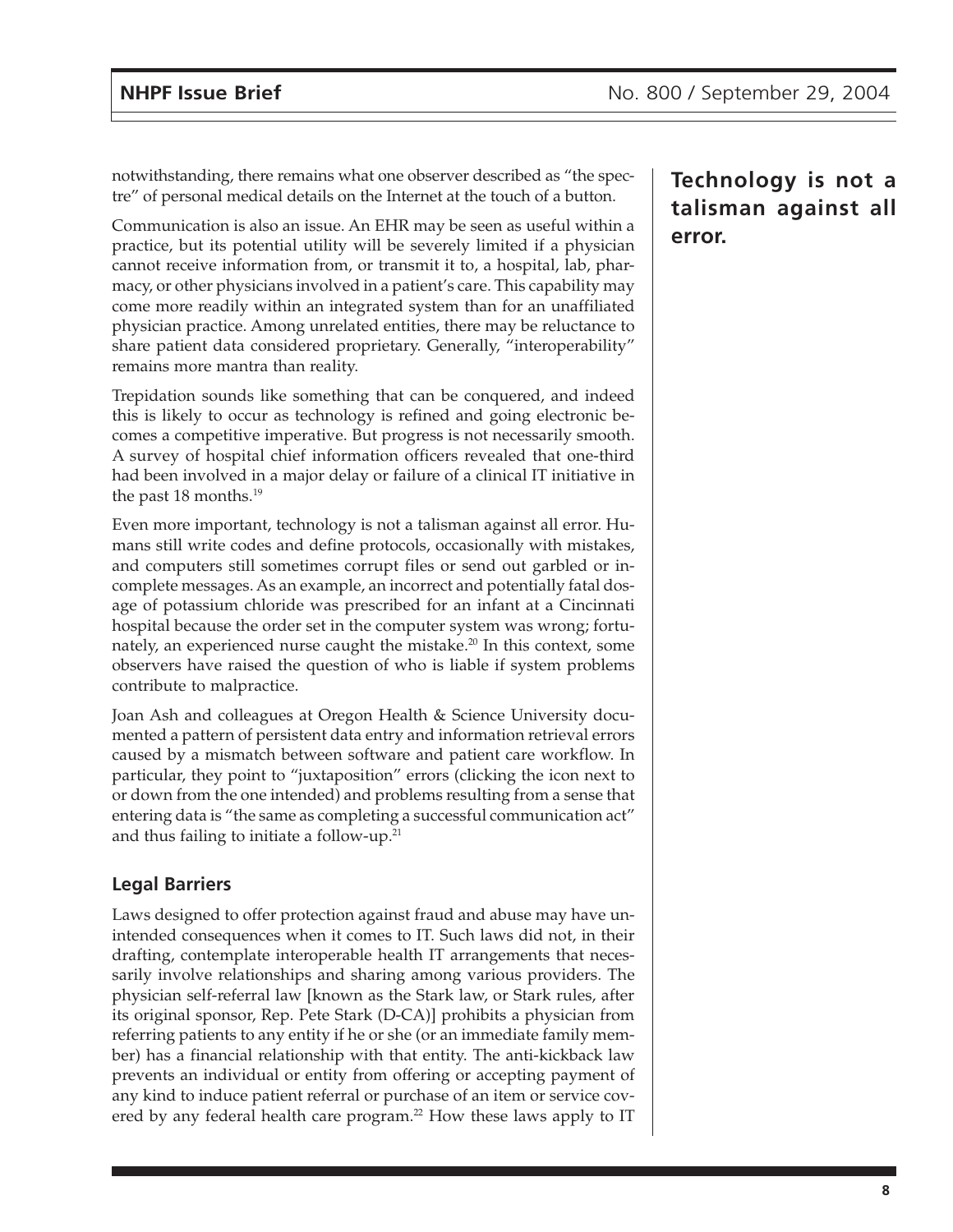arrangements is unclear enough to serve as a deterrent to their establishment in some cases. For example, a hospital may be in a good position to assist its physicians to implement EHR successfully, but the provision of software, hardware, or support could trigger conflict with the laws. Because penalties for violation can include exclusion from participation in federal health care programs and imprisonment, caution on the part of health care attorneys is understandable.

With this in mind, the *Framework for Strategic Action* suggests an update to the physician self-referral and anti-kickback protections to accommodate IT sharing. However, crafting such an update will be a delicate business, even within DHHS. The official response from the Office of the Inspector General to the draft of an August 2004 Government Accountability Office (GAO) report on the subject contained this somewhat severe observation: "The report fails to address the risk of fraud or abuse that might arise when hospitals or other entities give valuable items or services to potential referral sources. The Federal anti-kickback statute and the Federal physicianreferral law provide important protections against fraud and abuse."23

The GAO report also suggests that provider concerns about antitrust allegations, implications for tax-exempt status, and fear of malpractice liability (that is, having access to more information may be seen as a responsibility to know and act on that information) may create additional reluctance to commit to an EHR system.

# **WHAT IS BEING DONE?**

### **Cost**

The *Framework for Strategic Action* observes that those organizations currently operating an EHR system must either be realizing a positive return on their IT investment or have decided that mission or market differentiation was worth the investment in the absence of a positive return. The document goes on to acknowledge, however, that "very few physician groups or hospitals in the United States [are] able to sustain high capital expenses or operating losses over the long term simply because of mission or strategy. For the rest, short-term finances will determine whether they invest in EHR."24

DHHS has announced plans to explore various incentives to speed up EHR diffusion. Among these are regional grants and contracts to regions, states, or communities for EHR adoption and health information exchange; low-rate loans for EHR adoption; and actual payment for the use of EHRs via the Medicare physician fee schedule. In the meantime, the Health Resources and Services Administration and the Agency for Healthcare Research and Quality have made IT-related grants in fiscal year 2004. The Kerry-Edwards campaign has called for a "quality bonus" offering financial incentives and rewards to health care providers who invest in IT.<sup>25</sup>

**"Short-term finances will determine whether [most U.S. physician groups and hospitals] invest in EHR."**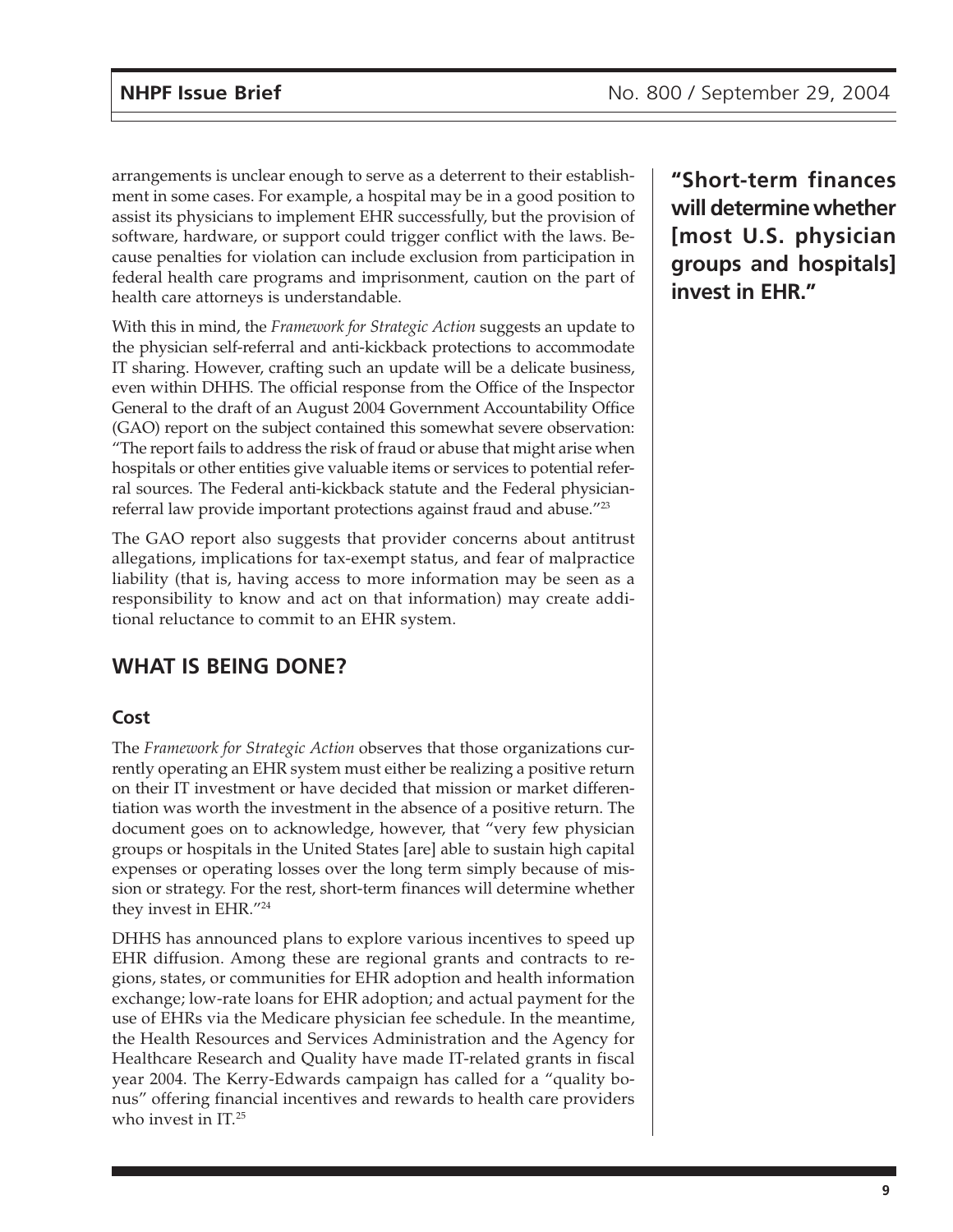Whether such incentives will prove sufficient to motivate widespread change remains to be seen. Some IT proponents advocate a "Hill-Burton" approach to health IT, a reference to legislation enacted in 1946 to provide direct federal grants to modernize hospitals that had become obsolete due to lack of capital investment during the Depression and World War II. In return for the funds, hospitals agreed to provide free or reduced-cost medical care to persons unable to pay. (What the trade-off might be for IT capital has not been defined.)

Some private-sector organizations have taken a role in the spread of IT, though the EHR component does not necessarily come first. For example, Wellpoint Health Networks announced in January 2004 that it would spend \$30 million to give 20 percent of its network physicians (about 19,000 people) either a computer system to automate claims administration or a hand-held device to facilitate electronic prescribing.<sup>26</sup> Harvard Pilgrim Health Plan and EHR vendor A4 Health Systems teamed up to offer electronic claims submission capability to physicians who have already signed on for the A4 Health Systems practice management system. The American Academy of Family Physicians' (AAFP's) Partners for Patients initiative helps physicians purchase technology at a discount from vendors who have agreed to adhere to AAFP's standards for affordability, interoperability, and data stewardship. Geisinger Health System allows local physicians who are not Geisinger employees limited access to their EHR for patients these physicians may also be treating. BlueCross BlueShield of Massachusetts has announced that it intends to underwrite some portion of EHR systems being tested with physicians and patients in the state.

#### **Interoperability: Nomenclature and Other Standards**

Perhaps the most obvious feature of an EHR is that it must contain information. In handwritten notes on paper, a physician may use whatever terminology he or she prefers. Effective communication among clinicians and care settings demands common definitions of the symptoms or conditions on which diagnosis and treatment are built.

A comprehensive clinical terminology, SNOMED-CT (for Systematized Nomenclature of Medicine - Clinical Terms) was made publicly available in May 2004 through an agreement between DHHS and the original developers, the College of American Pathologists. (DoD and VA also contributed to the \$32.4 million dollar licensing fee.) SNOMED-CT comprises terms for more than 360,000 medical concepts. In announcing the contract, Secretary Thompson said, "Why are we [making it available] for free? We're doing it because we want you to use it." In spite of its inclusiveness, SNOMED cannot at this point serve all of a physician's needs; for example, it must be coordinated (or "mapped") with the ICD-9 terminology that is used for billing purposes.

**Effective communication among clinicians and care settings demands common definitions.**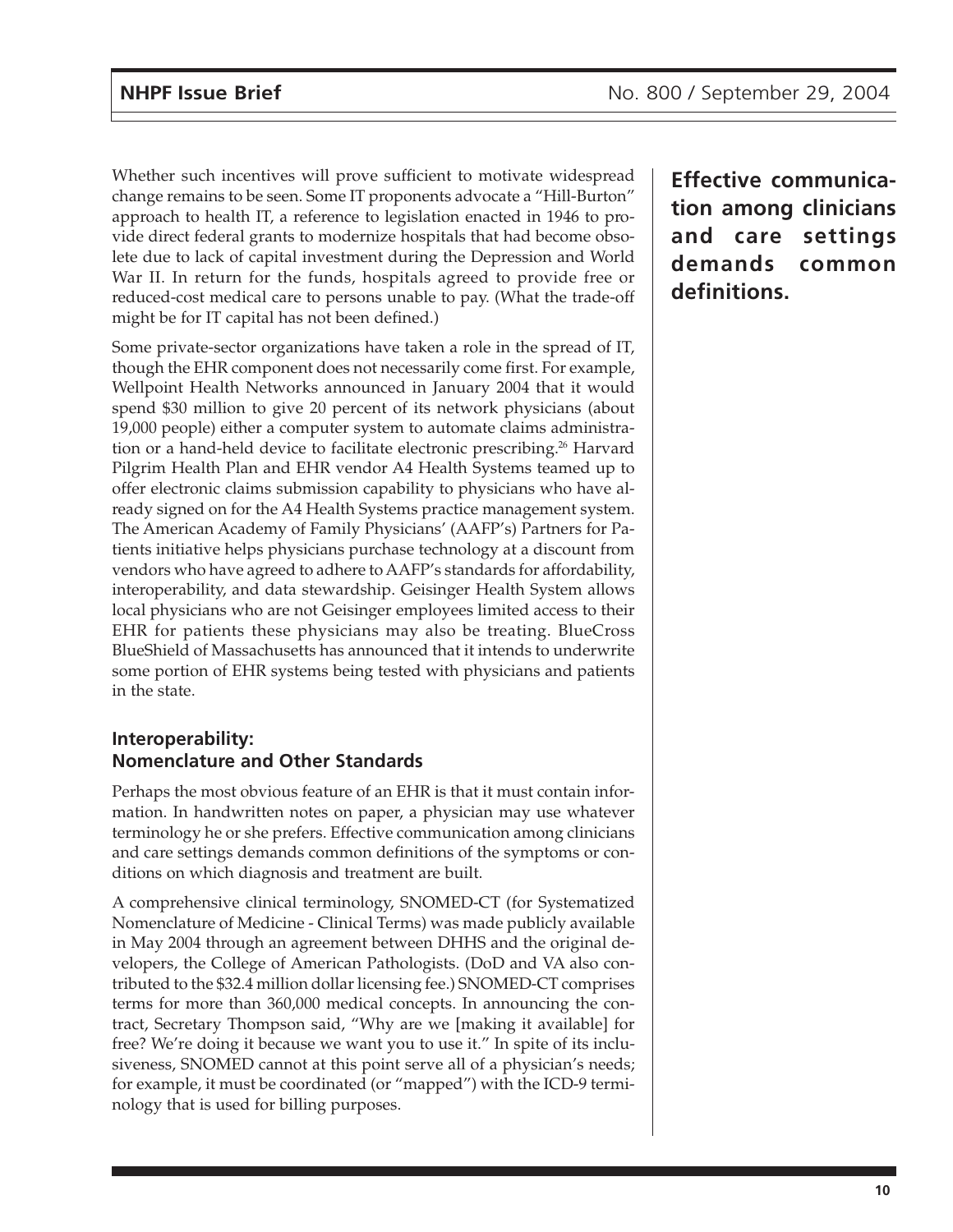SNOMED is a means of addressing what to enter in predetermined electronic fields (themselves agreed to as "content" standards). Another necessity is data exchange, or messaging, standards. These exist in a number of components, with separately developed standards for:

■ Administrative data (the X12 standard of the ANSI accrediting standards committee's subcommittee on insurance working group)

■ Clinical data (by HL7)

■ Medical images [by SDO DICOM (Digital Imaging and Communications in Medicare)]

■ Prescription data (NCPDP Script, by the National Council for Prescription Drug Programs);

■ Laboratory data [LOINC (Logical Observation Identifiers, Names, and Codes), by the Regenstrief Institute]

■ Medical device data (IEEE standard 1073, by the Institute for Electrical and Electronic Engineers).

The fact that such standards are available for use does not mean that they are necessarily in use, nor does it mean they are in final form. Here, too, much depends on vendors. They may or may not build various standards into their products. Achieving general interoperability will require agreements among—at a minimum—purchasers, vendors, manufacturers, SDOs, and regulators.

The IOM has called on federal government health programs to take the lead by incorporating the standards detailed above into their contractual and regulatory requirements.<sup>27</sup> Although this has yet to happen, the Consolidated Health Informatics Initiative, a joint effort of all federal agencies engaged in health care, has taken a big step by committing to a common set of standards to advance the electronic exchange of clinical data across the federal government. Included among these are the HIPAA transactions and code sets for billing and administrative functions that are now required of health plans, clearinghouses, and some providers, as well as the package of messaging standards detailed above.

#### **Other Initiatives**

The Medicare Prescription Drug, Improvement, and Modernization Act of 2003 contained a number of provisions relating to health IT. (One major focus, electronic prescribing, is not addressed in this paper.) Participants in a Chronic Care Improvement pilot program will be required to use technology to monitor patients and offer guidance to them, as well as to maintain a clinical information database to track patients across care settings and measure outcomes. A Medicare Care Management Performance Demonstration will reward physicians for using health information technology to manage clinical care for Medicare beneficiaries and electronically reporting clinical quality and outcomes measures.

**The Consolidated Health Informatics Initiative, a joint effort of all federal agencies engaged in health care, has taken a big step by committing to a common set of standards.**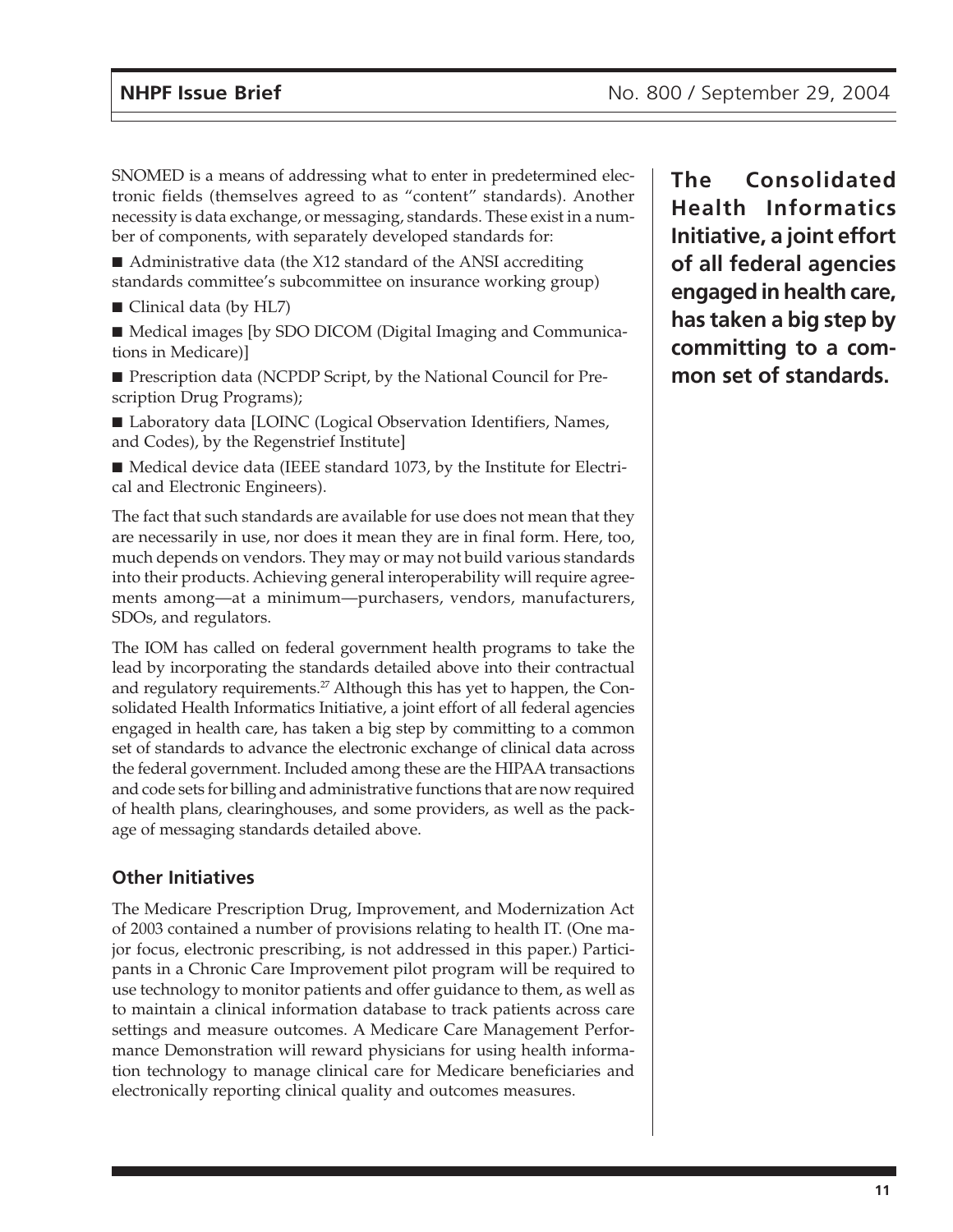Also in the works is a subset of that demonstration, Doctors' Office Quality - Information Technology (DOQ-IT), which promotes the use of EHRs and quality reporting in primary care physician offices. In a four-state pilot, Quality Improvement Organizations (QIOs, which are Medicare contractors) are offering free consultation and technical assistance to primary care physicians who wish to learn more about EHRs and/or begin using them. The effort is being led by the California QIO, Lumetra, in partnership with AAFP. The Centers for Medicare and Medicaid Services (CMS) has also awarded funding support to AAFP's own six-practice EHR implementation pilot.

VA and DoD are working toward fully interoperable EHR systems through an initiative called Health*e*People (Federal). VA Acting Deputy Chief Informatics Officer for Health Dr. Robert Kolodner testified in June 2004 that the departments' strategy has three components: (*a*) joint adoption of global information standards; (*b*) collaborative software application development and acquisition; and (*c*) development of interoperable data repositories. The end product will be a "virtual" health record accessible by authorized users throughout DoD and VA.<sup>28</sup> The departments continue to project a debut date in late 2005, though GAO for its part continues to warn that the absence of "explicit architecture and critical project management" make attaining this goal doubtful.<sup>29</sup>

On another front, VA is working with CMS to offer a version of the VA's EHR to providers in rural and underserved communities. Called VistA-Office EHR, the new version will be based on VistA, but it will be configured specifically for physician office and clinic use.

Medicaid programs have not been prominent in IT initiatives, although Tennessee has plans to change this. Governor Phil Bredesen announced in July that his administration hopes to launch a \$10 million EHR pilot for TennCare beneficiaries in the Memphis area. Physicians and administrators from the Memphis Regional Medical Center and Vanderbilt University Medical Center are pledged to the effort.<sup>30</sup>

Some communities, such as Santa Barbara, Indianapolis, Seattle, and Spokane have begun to address interoperability on a local level. The Health Resources and Services Administration and the Foundation for eHealth Initiative recently awarded grants to nine communities to pursue local projects in electronic health information exchange.

In the private sector, three interested groups [the Healthcare Information and Management Systems Society (HIMSS), the National Alliance for Health Information Technology, and the American Health Information Management Association] have joined forces to launch the Certification Commission for Health Information Technology. The new organization will certify IT products for compliance with "a baseline set of features and functions," such that products offered in the marketplace may be measured against a functional standard.<sup>31</sup>

# **VA and DoD are working toward fully interoperable EHR systems.**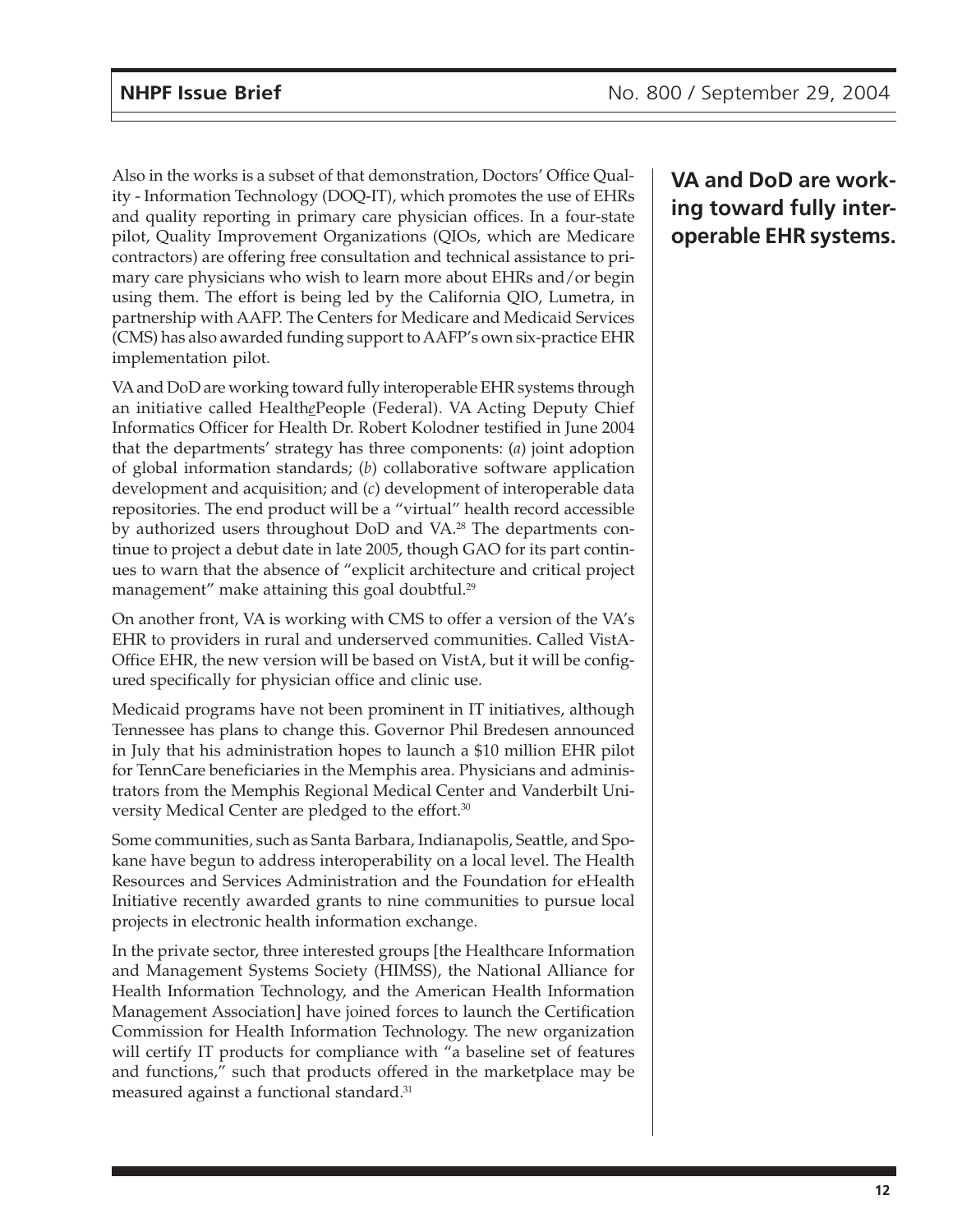### **A WORK IN PROGRESS: MEASURES FOR THE MEANTIME**

As sketched above, many efforts are in progress to reach the goal of EHRs for all. Some IT proponents have suggested that attention be given to developing tools that could function as EHR components in the long term but also enhance quality, accuracy, and safety in the meantime.

### **Continuity of Care Record**

The Continuity of Care Record (CCR), already well along in development, is a project conceived originally by ASTM International,<sup>32</sup> the Massachusetts Medical Society, HIMSS, the AAFP, and the American Academy of Pediatrics. (Others have signed on since.) Its sponsors define it as a "core data set of the most relevant facts about a patient's healthcare," organized to be transportable and accessible to patients and clinicians across care settings.33 A CCR is a snapshot, designed for one transaction (such as a referral to a specialist, transfer, or discharge), not a complete health history. A critical characteristic—and a selling point—is that the CCR can be technologyneutral, that is, permit data to be prepared, displayed, and transmitted either on paper or electronically.

The CCR project is essentially another standards development effort. Elements of the core data set approved in April 2004 include items in several categories:

- CCR identifying information (when and why this record is created, by whom, and where it is going)
- Patient identifying information
- Patient insurance/financial information
- Patient advance directive
- Patient health status (as appropriate, includes condition, diagnosis, or problem; family history; known risk factors; medications; immunizations; vital signs; laboratory results; procedures/imaging)
- Care documentation
- Care plan recommendation
- Practitioners participating in patient's care

Additional domain-specific applications, such as for personal health records, disease management, and to document care for payers, are under consideration and, in some cases, are being designed.

Registered ASTM members were scheduled to vote in September 2004 on a revised core data set; an implementation guide has also been developed. Proponents hope to see the CCR in regular use thereafter, as sponsoring organizations promote it with their members and vendors are encouraged to build in CCR capability. In addition to improving the speed, accuracy, and completeness of clinical information exchange, CCR

**A Continuity of Care Record is designed for one transaction, such as a referral to a specialist, transfer, or discharge.**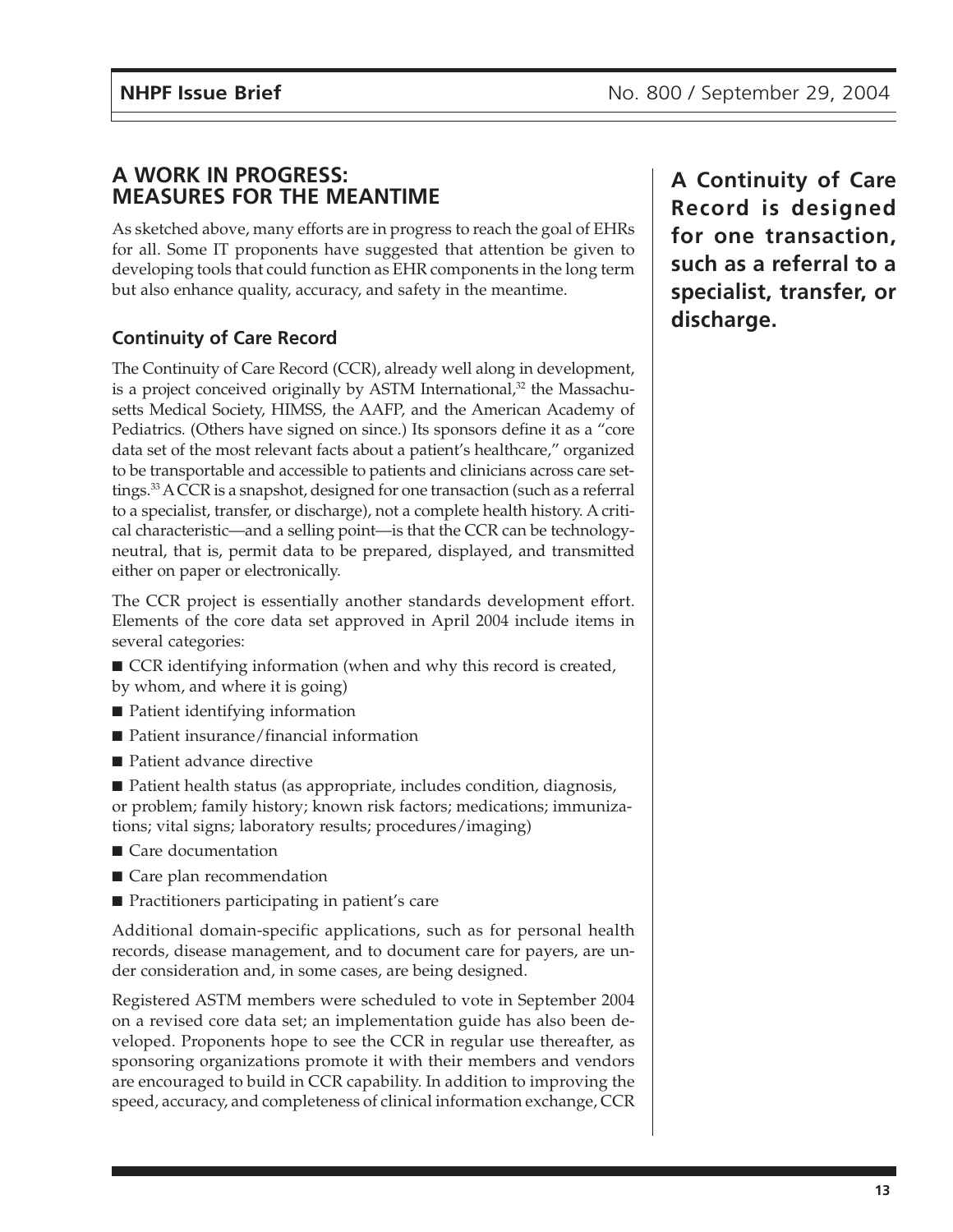champions expect it to "achieve many of the short-term goals and benefits of the envisioned EHR," serving as a "more practical, more immediately achievable, interim alternative."34

### **Personal Health Record**

The principle of giving a patient greater access to his or her own medical record and a means of secure electronic communication with his or her physician underlies the concept of the personal health record (PHR).35 Rather than a passive history such as one might record in a notebook, the PHR is understood by its proponents as a tool to help patients take a more active role in their care. A PHR can begin as a stand-alone proposition or as a component of an EHR; the latter, supporters feel, is preferable in the long run so that all those involved in a person's health care (including the individual, family, clinicians, and ancillary providers) are working from the same set of records.

A patient-access and communication module is available in some alreadyoperating EHR systems. For example, Epic Systems' MyChart® module has been implemented by Geisinger Healthcare System, The Cleveland Clinic, Group Health Cooperative (South Central Wisconsin), and the Palo Alto Medical Foundation (PAMF), among others. As Geisinger describes it, MyChart provides a secure, HIPAA-compliant Web site where patients can view their EHR and exchange secure e-messages with their doctor's practice. It permits patients to see lab results, obtain immunization records, schedule appointments, look up medical information by symptom or diagnosis, renew prescriptions, and ask for referrals. Some organizations offer registration and access to these services for free; others charge a monthly fee.

PHR products are available to individuals through some commercial health care Web sites. Through WebMD, for example, a person can register for Health Manager, an interactive service that offers medical information, structured personal record storage and analysis (for example, graphing blood sugar level), alerts and reminders, and other tools. It can be set up to provide secure communication between patient and doctor if both agree.

Research conducted by the Foundation for Accountability (FACCT) revealed considerable support for the PHR concept. Researchers observed that the highest and most urgent level of interest in the PHR was on the part of the chronically ill, frequent users of health care, and people caring for elderly parents.<sup>36</sup>

In line with an earlier recommendation from the NCVHS, one of the four priorities of the *Framework for Strategic Action* is to personalize health care, in part by encouraging the use of PHRs. One strategy for doing so is the Medicare Beneficiary Portal, slated to be tested in an Indiana-based demonstration project. Initially the portal will provide access to fee-for-service

**A PHR is a tool to help patients take a more active role in their care.**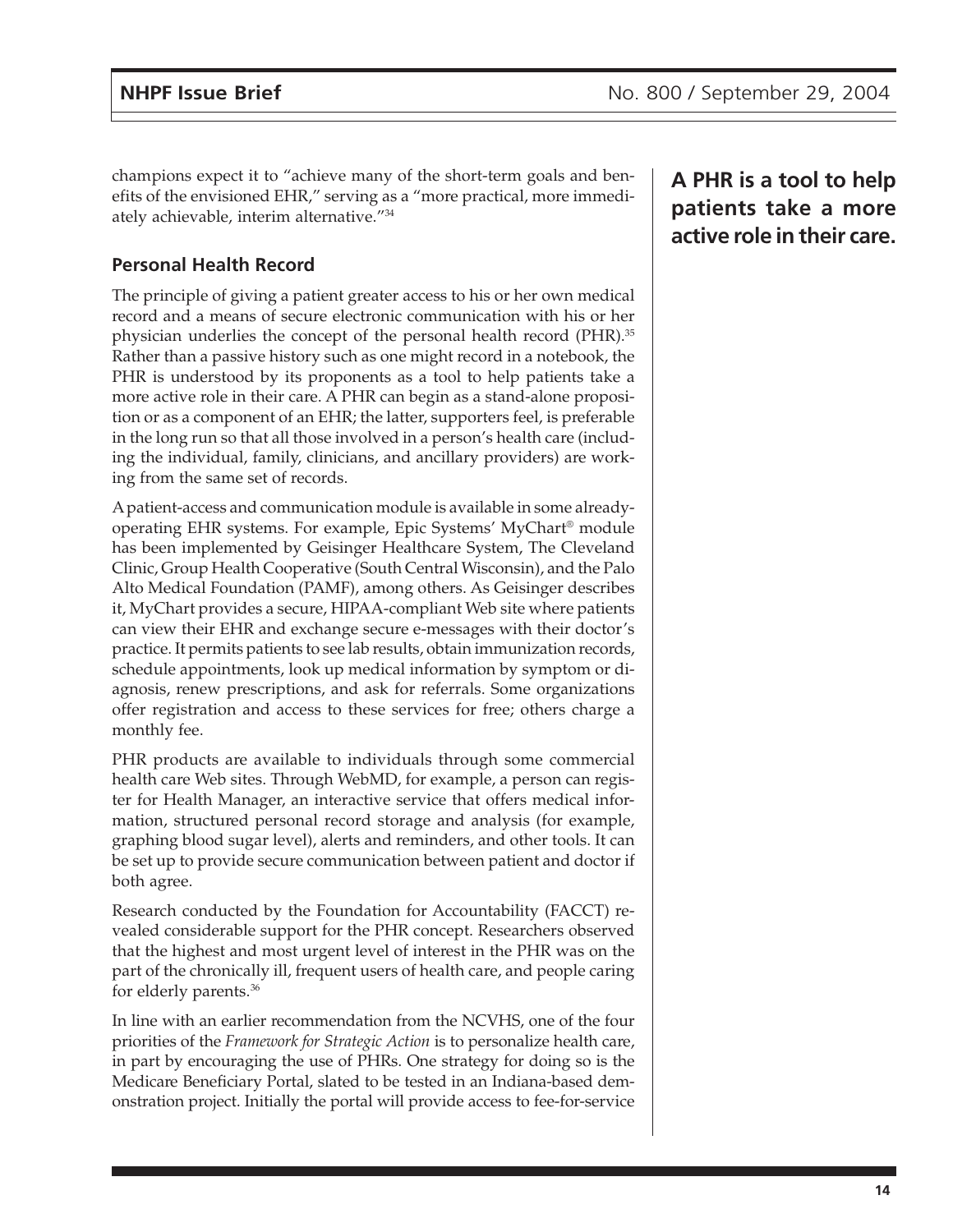claims information; later, CMS hopes to add prevention information and reminders to schedule medical appointments.37

PHR enthusiasts have suggested that a foundation, government agency, or public-private collaborative entity might develop and standardize a basic PHR that could be mass-distributed on compact disc. The Secretarial Summit's Personal Health Record Track working group called for the development of mechanisms for access to personal health records that ensure equitable access "across diverse platforms and in diverse environments, recognizing the wide range of technical knowledge and skills and information self-efficacy across the U.S. population."38

## **CONCLUSION**

Enthusiasm and momentum are running high among health IT planners. Reports of new evidence or optimism about the impact of EHRs on quality seem to surface almost daily. For example, Agency for Healthcare Research and Quality researchers have given tracking/reminder systems an A grade for effectiveness in improving the quality of care to racial and ethnic minorities.39 The Nebraska Medical Center has begun offering its cardiology and internal medicine patients free, updatable CDs of their medical records.40 Senators Bill Frist R-TN) and Hillary Clinton (D-NY), in a joint *Washington Post* op-ed piece, invoked an "emerging bipartisan consensus" around health information technology.

Still, in all this there is a certain element of preaching to the choir. Those who love IT do their best to adopt it. Those who are indifferent or even opposed, like the *American Medical News* contributor who cited interference, intrusiveness, and dismal failure as EHR drawbacks, thus far remain unmoved.41 Many observers hope, or indeed assume, that resistors will become converts as a business case develops and practice norms change, but the tide has not yet turned.

As discussed above, the reasons for physician resistance may be as compelling as those in favor of EHRs. In particular, objections to the notion that a physician should invest in IT in order to reduce his or her own income by saving money for someone else are not easily countered. Aligning financial incentives to encourage quality remains a policy challenge and also, many would argue, an imperative. Federal leadership also seems to be key. There are so many moving parts in a nascent health information infrastructure that it is difficult to imagine spontaneous harmony. Consensus is much to be desired, but its pursuit can also lead to delay if not stalemate.

In the end as in the beginning, the test for EHRs is their contribution to the vision of safer, higher-quality, more efficient care for all. No one quarrels with the vision. The challenge for EHR supporters is finding the route to broad acceptance that IT is a fundamental part of bettering health care.

**Aligning financial incentives to encourage quality remains a policy challenge.**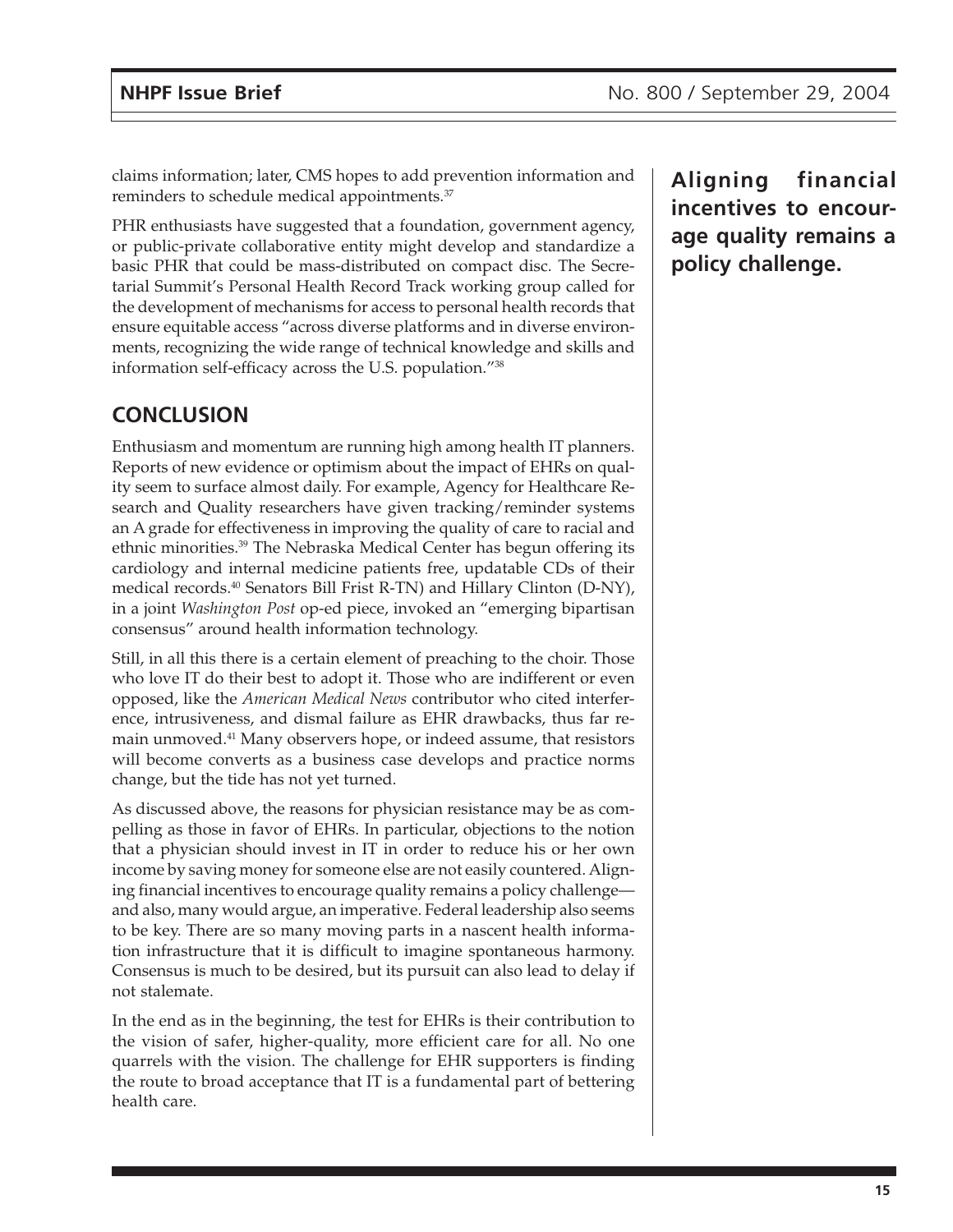### **ENDNOTES**

1. Tommy G. Thompson and David J. Brailer, *The Decade of Health Information Technology: Delivering Consumer-centric and Information-rich Health Care. Framework for Strategic Action*, U.S. Department of Health and Human Services, July 21, 2004, 11; available at www.hhs.gov/ onchit/framework/hitframework.pdf.

2. Richard S. Dick and Elaine B. Steen, Eds., *The Computer-Based Patient Record: An Essential Technology for Health Care*, Institute of Medicine, Washington, DC, 1991.

3. iHealth Beat, "Frist Outlines Vision for Interoperable, Electronic Health Records," California HealthCare Foundation, July 13, 2004; available at www.ihealthbeat.org/ index.cfm?Action=dspItem&itemID=104197.

4. Neil Versel, "Connect the Docs," *Modern Healthcare* (February 23, 2004): 48.

5. "eHealth's Influence Continues to Grow as Usage of the Internet by Physicians and Patients Increases," Harris Interactive, April 17, 2003; accessed August 12, 2004 at www.harrisinteractive.com/news/newsletters/healthnews/ HI\_HealthCareNews2003Vol3\_Iss06.pdf.

6. Robert H. Miller, John M. Hillman, and Ruth S. Given, "Physician Use of IT: Results From the Deloitte Research Survey," *Journal of Healthcare Information Management*, 18, no. 1 (Winter 2004): 73.

7. iHealth Beat, "Survey: More Family Docs Adopt EMRs," California HealthCare Foundation, July 26, 2004; available at www.ihealthbeat.org/index.cfm?action=dspItem&itemID=104477.

8. David J. Brailer, and Emi L. Terasawa, "Use and Adoption of Computer-Based Patient Records," California HealthCare Foundation, October 2003, 6.

9. Andrew M. Wiesenthal, MD, testimony before the Subcommittee on Health, House Committee on Ways and Means, June 17, 2004; available at http://waysandmeans.house.gov/ hearings.asp?formmode=view&id=1663.

10. Dawn S. Onley, "Users complain CHCS II is slow, unreliable" *Government Computer News*, July 19, 2004; accessed July 26, 2004 at www.gcn.com/23\_19/news/26573-1.html.

11. "Sixth Annual Survey of Electronic Health Record: Trends and Usage for 2004," Medical Records Institute; accessed August 2, 2004 at www.medrecinst.com/pages/ latestNews.asp?id=115.

12. John Morrissey, "Adding voltage to e-records," *Modern Healthcare* (May 17, 2004): 29.

13. Committee on Data Standards for Patient Safety, Board on Health Care Services,"Key Capabilities of an Electronic Health Record System," Institute of Medicine, Letter Report, July 31, 2003.

14. "What is HL7?" accessed on July 28, 2004, at www.hl7.org/about/hl7about.htm.

15. All analyzed in Brailer and Terasawa, "Use and Adoption," October 2003.

16. Robert H. Miller, Ida Sim, and Jeff Newman, "Electronic Medical Records: Lessons from Small Physician Practices," California HealthCare Foundation, October 23, 2004, 6; accessed on July 8, 2004, at www.chcf.org/documents/ihealth/ EMRLessonsSmallPhyscianPractices.pdf.

17. Medicare Payment Advisory Commission, *Report to Congress: New Approaches to Medicare*, June 2004, 158; available at www.medpac.gov/publications/congressional\_reports/ June04\_Entire\_Report.pdf.

18. D. F. Sittig, G. J. Kuperman, and J. Fiskio, "Evaluating Physician Satisfaction Regarding User Interactions with an Electronic Medical Records System," *Proceedings of the AMIA Symposia* (1999): 400–404.

19. John Morrissey, "Questions of Leadership," *Modern Healthcare* (May 24, 2004): 32.

20. John McCormick and Deborah Gage, "Case Study: Cincinnati Children's Hospital," August 1, 2004; accessed August 11, 2004 at www.eweek.com/print\_article/0,1761,a=132758,00.asp.